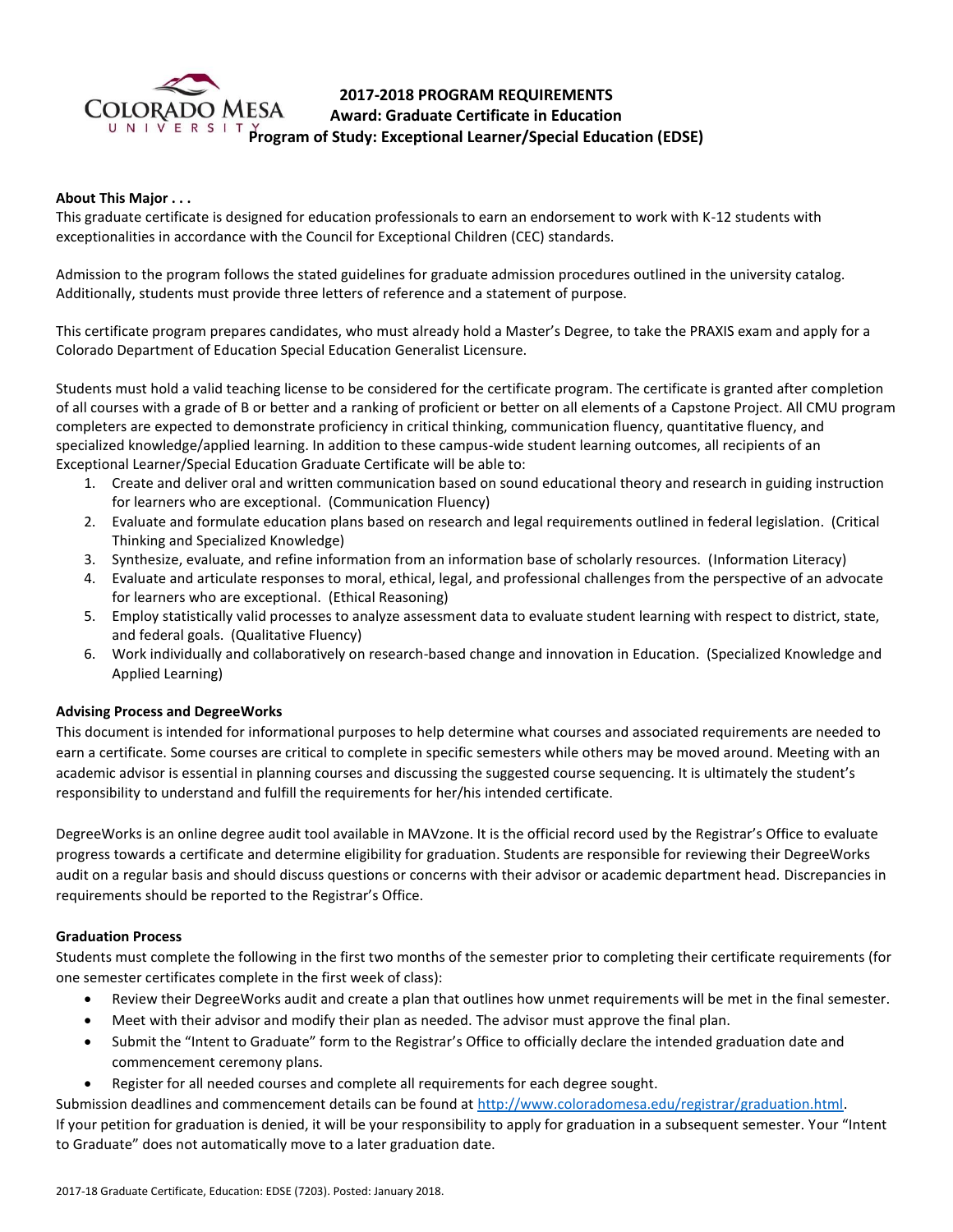## **INSTITUTIONAL GRADUATE DEGREE REQUIREMENTS**

The following institutional requirements apply to all CMU graduate-level degrees. Specific programs may have different requirements that must be met in addition to institutional requirements.

- Graduate certificates consist of a minimum of 5 credit hours. Master's degrees consist of a minimum of 30 credit hours. Doctoral degrees consist of a minimum of 60 credit hours
- All credits in a graduate program must be minimally at the 500-level.
- At least fifty percent of the credit hours must be taken at CMU.
- Students must achieve a 3.00 cumulative GPA or higher in all CMU coursework.
- A course may only be used to fulfill one requirement for each degree/certificate.
- Capstone exit assessment/projects (e.g., Major Field Achievement Test) requirements are identified under Program-Specific Requirements.
- The Catalog Year determines which program sheet and certificate requirements a student must fulfill in order to graduate. Visit with your advisor or academic department to determine which catalog year and program requirements you should follow.
- See "Requirements for Graduate Degrees and Certificates" in the catalog for a complete list of graduation requirements.

## **PROGRAM-SPECIFIC REQUIREMENTS**

- 24 semester hours for the Graduate Certificate in Education, Exceptional Learner.
- Students must earn a "B" in every class at the graduate level.
- Applicants must hold a valid Professional Colorado Educator License. It is recommended that students work closely with a faculty advisor when selecting courses and scheduling classes prior to registration.